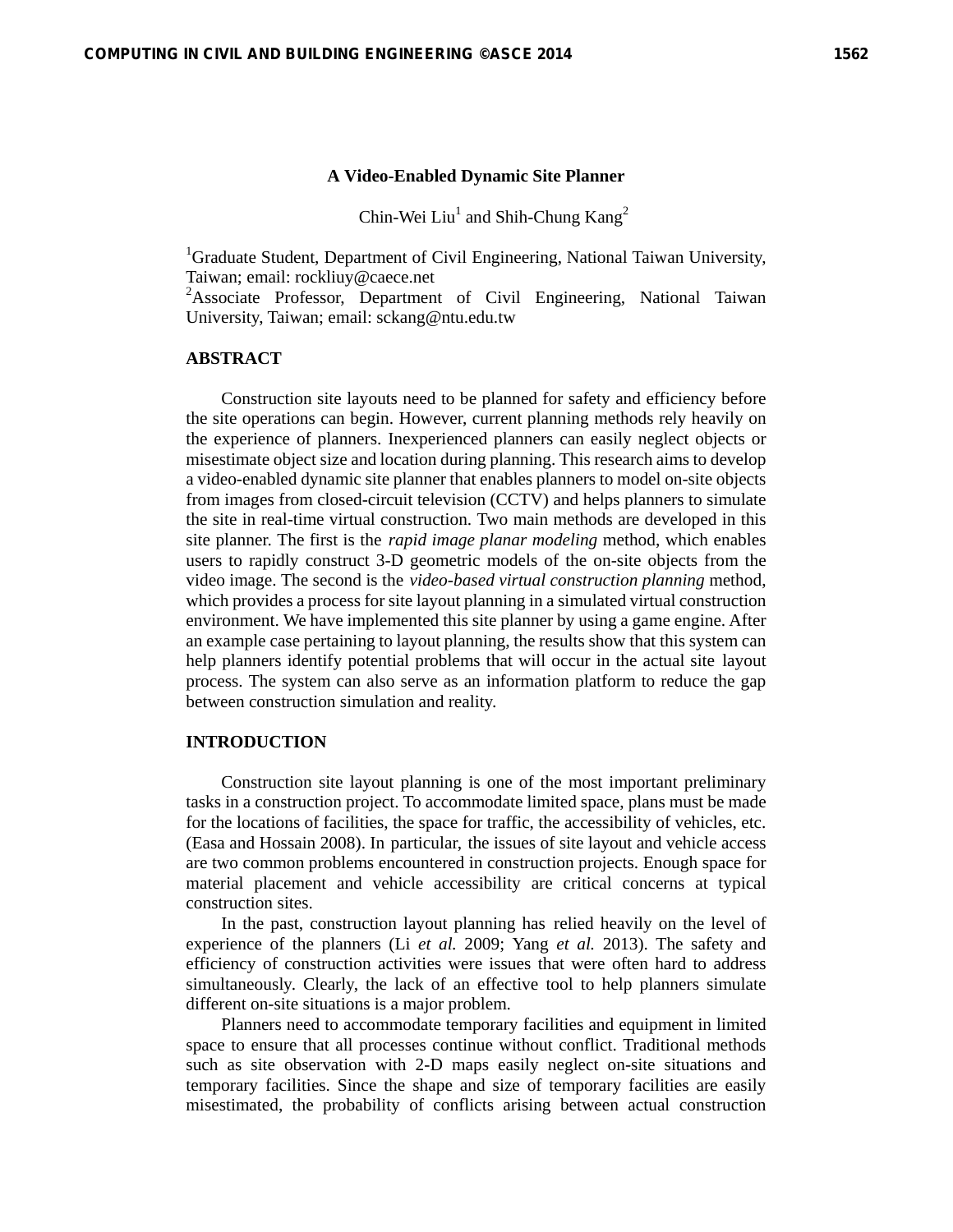## **RESEARCH BACKGROUND**

Virtual construction technology has become a useful method and significant improvement over traditional construction layout planning methods. This technology provides a simulated environment to help engineers visualize and explore 3-D spaces. Furthermore, acquisition of on-site data is essential for virtual reconstruction of the actual construction site.

Virtual construction is a management tool. It uses computational methods to model, simulate, and visualize construction scenarios on computers (Lai and Kang 2009), and can help planners identify potential problems that may occur in actual construction processes (Gu and Tsai 2010). The visual and interactive nature of virtual construction software has gained attention among educators. Nikolic *et al.* (2011) used a virtual construction environment to provide engineering students with a means to visualize 3-D information. This educational virtual construction environment was used to help students develop their decision-making skills. Zhang *et al.* (2012) indicated that physical objects, construction information, and process animation are essential elements in a practical 3-D virtual construction system designed to aid planners. As is clearly evident from these related research works, virtual construction has multiple applications in construction management. These works also discuss the various types of information that are essential to implementation of the virtual construction system.

Because of the dynamic outdoor environment of construction sites, helping planners to understand the on-site situation is a key point for site layout planning. For this purpose, a digital camera is a common method of collecting the real-time site information (Tang *et al.* 2010). A digital camera can be installed easily and has the potential to automatically capture object sizes and positions (Wu *et al.* 2010). Likewise, a camera connected to a closed-circuit television (CCTV) system can be an effective tool in construction site management (Ju *et al.* 2012), and Kim *et al.* (2013) have actually developed an on-site construction management system that employs a CCTV system. In this system, the CCTV cameras are the source of project data. Engineers can monitor the construction site from the acquired site images. Because CCTV cameras have their own Internet Protocol (IP) addresses, engineers can also see real-time site images from anywhere and at any time as long as they have an Internet connection. The findings and results of these related research works and applications suggest a CCTV camera is a good solution for communication of on-site situations to planners.

### **RESEARCH GOALS**

In this work, we describe a site planner that employs a CCTV video camera. This site planning system can help planners to easily apprehend on-site objects from the video and directly model the reality of the site in a virtual construction environment. The planner can also simulate the real construction in the real-time virtual construction environment rather than relying on 2-D maps and experience. The site planner can facilitate the achievement of the following goals: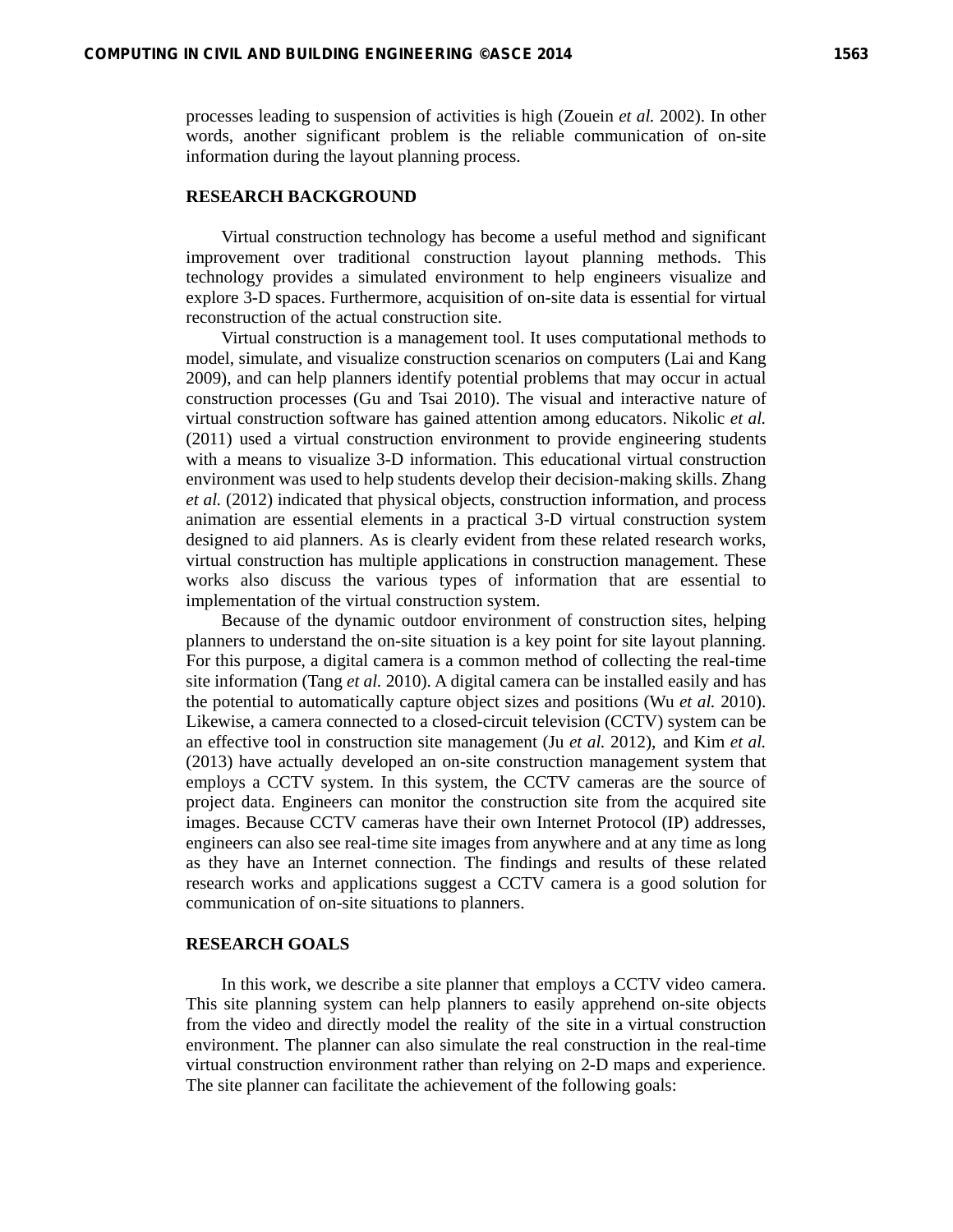- 1. Planners can capture on-site objects rapidly based on video images from the CCTV. All objects will be modeled in virtual construction.
- 2. Virtual construction can provide a simulated environment for site planning. Planners can arrange objects and try the optimal layout in the virtual construction.

# **METHODOLOGY**

In this work, the *rapid image planar modeling* method and the *video-based virtual construction planning* method have been developed.

*Rapid image planar modeling method.* This modeling method enables planners to reconstruct 3-D geometry models from a video image. In order to find the transformation between the planar image and a 3-D world, one must first select a basic plane like the ground from the real world. After taking a photo, all objects on this plane will be projected onto the image plane. A coordinate transformation that maps a location on one plane to the other plane can be computed. In other words, every real point  $(x_i, y_i)$  on the ground has a one-to-one image point  $(u_i, v_i)$  on the image plane. The image plane and the real plane are depicted in Figure 1.



**Image Plane**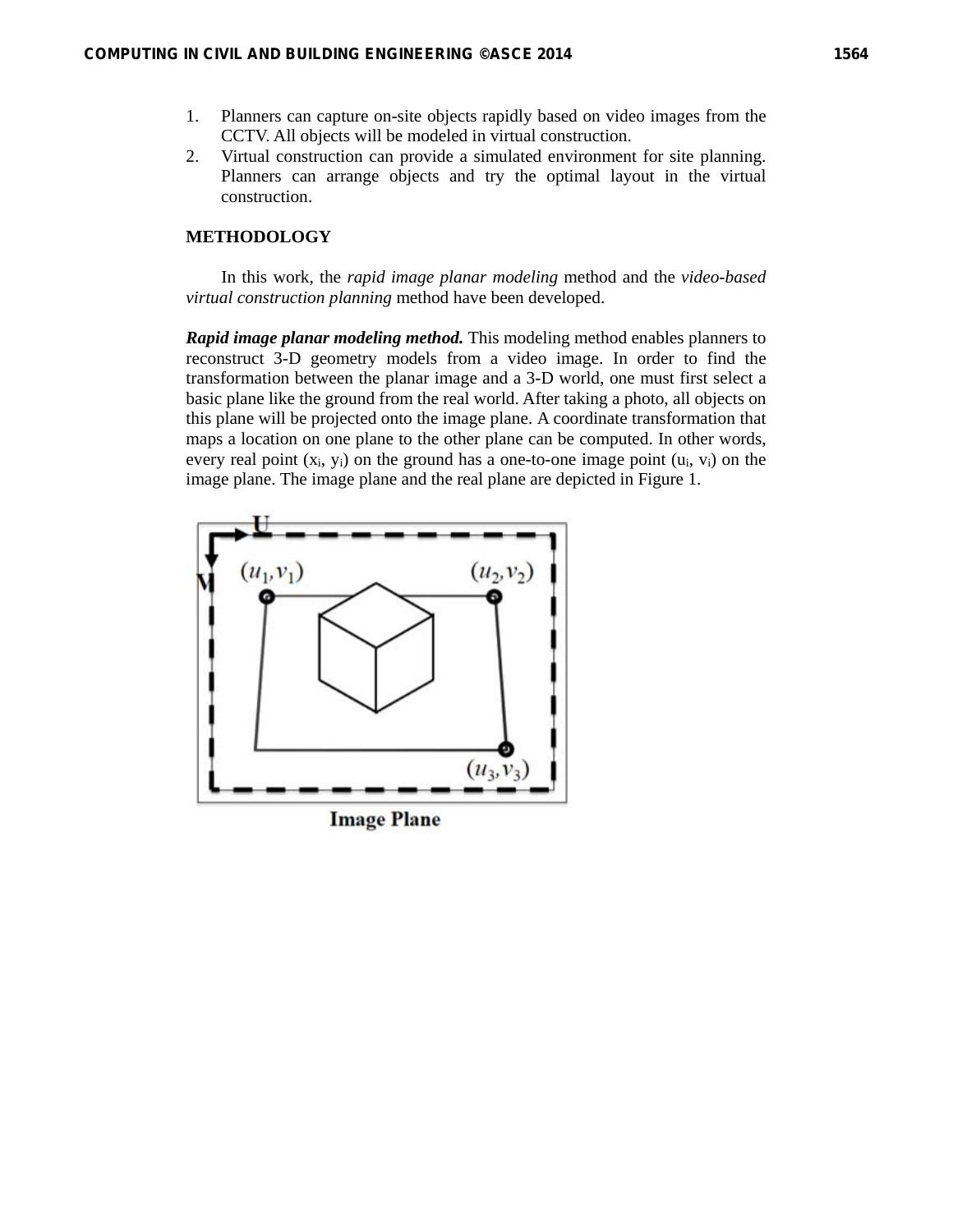

 **Figure 1. Image plane (the UV-system) and real plane (the XY-system).** 

In the homogeneous coordinate system, the transformation from the image coordinates to the real coordinates can be represented by:

 $\mathbf{r}$ 

 $\mathbf{r}$  $\mathbf{r}$  $\mathsf{L}$ 

L

$$
\begin{bmatrix}\nu_i \\
v_i \\
1\n\end{bmatrix} = \mathbf{M} \begin{bmatrix}\nx_i \\
y_i \\
1\n\end{bmatrix}
$$
\n(1)

In equation (1), **M** is a 3x3 transformation matrix, which may include the perspective matrix and transformation matrices such as translation, rotation, or shear. We can solve for the matrix **M** using the known point coordinates by using the Direct Linear Transformation (DLT) method (Hartley and Zisserman 2004). At least four control points with known coordinates are needed to solve to obtain the transformation matrix **M**. We can survey the related positions of the four points on the site, and find the corresponding image coordinates on the screen. After solving for the matrix **M**, we get the transformation between the image plane and the real plane (e.g. the ground). We can then us M to find the real position of any point from the image. We can also calculate the length between each two points and the area from at least three points as long as these points are coplanar.

*Video-based virtual construction planning method.* This planning method provides a process for site layout planning in virtual construction simulations. It consists of four steps (Figure 2):



**Figure 2. The four steps of the** *video-based virtual construction planning*  **method.** 

(1) Project importation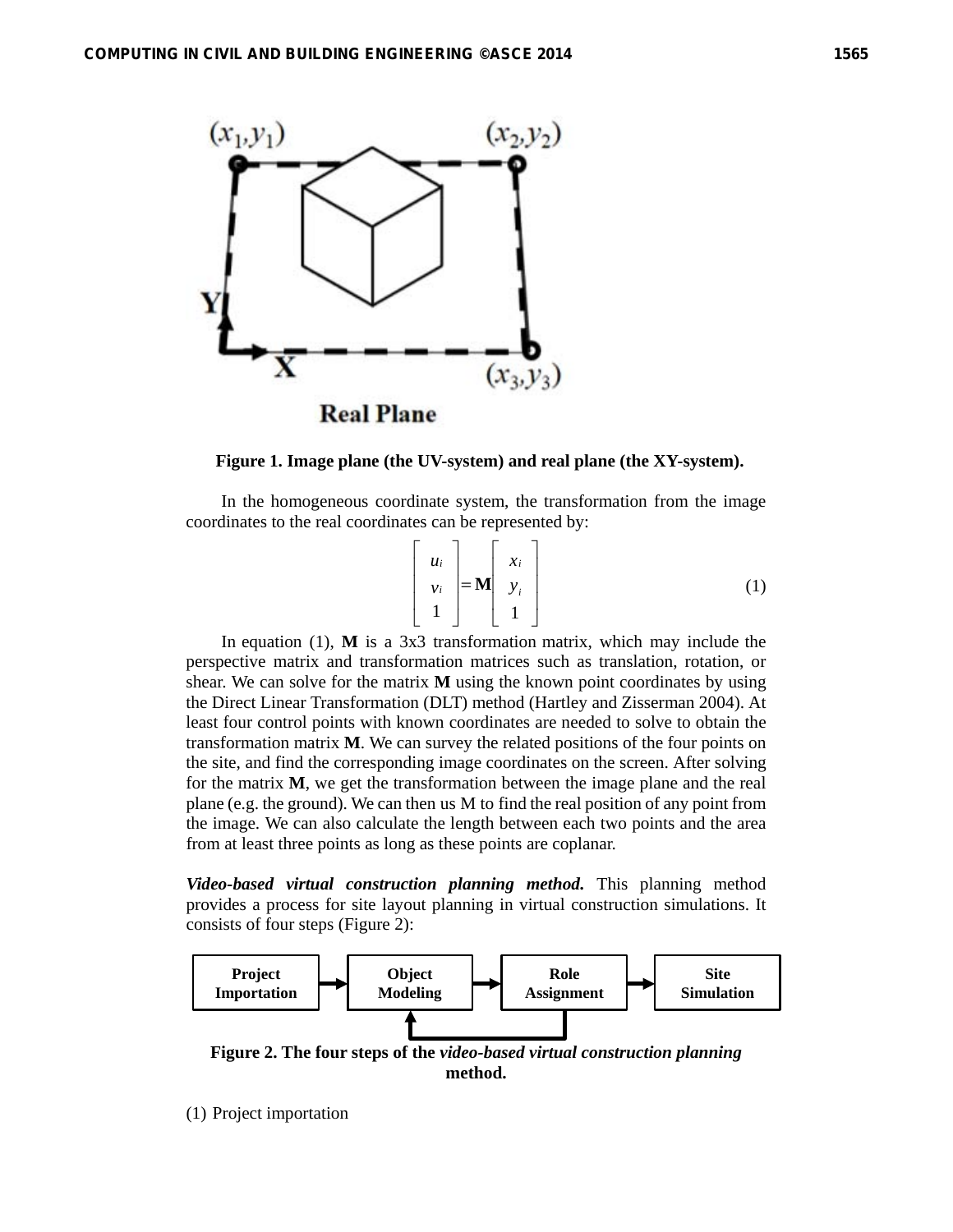In order to use a virtual construction, planners need to first import the 3-D environment scene and construction information. We suggest this should include information about existing buildings, fences and terrain, which are fixed in the real environment. These features will help planners recognize what is modeled by the virtual construction simulation.

#### (2) Object modeling

By using the proposed *rapid image planar modeling* method, the planner can get the real object position as long as it is on the ground. Planners can sketch the bottom of an object on the image, and a real-size rectangle will be immediately rendered in the virtual construction environment. The transformation mapping points between the image and the real world allows all objects to be modeled with the correct sizes and in the correct positions. If planners manually set the height of the rectangle, it will be a 3-D geometric object such as a rectangular solid in the virtual construction environment.

#### (3) Role assignment

After the 3-D model is constructed in the virtual world, the planner can assign each object properties such as name, type, or action. This will help planners identify the objects in the simulation. Thus, planners can model all of the real objects in the virtual construction by repeating the steps of object modeling and role assignment.

#### (4) Site simulation

Finally, planners can start to simulate site operation in the virtual construction environment. Such simulations are reliable because they are modeled based on the on-site video images. Planners can optimize layouts by rearranging objects in the virtual environment rather than repeatedly moving the actual objects in the real world. The site layout planning will be faster and more precise. Furthermore, assigned objects can also be applied in an automatic simulation. For example, a path-finding simulation could be used after vehicles and obstacles are assigned.

#### **IMPLEMENTATION**

The proposed video-enabled dynamic site planner was implemented using Unity3D. Unity3D is a 3-D game development platform that provides real-time rendering, a scripting interface, artificial intelligence, and networking. To test the *rapid image planar modeling* method, an on-going construction project in Taiwan was used. At least four control points with known coordinates are needed to solve for the transformation matrix in equation (1), so four points on the image needed to have their corresponding real-world locations surveyed. In this case, the corners of fences and gates were selected as the control points. Existing building, fences, trees and terrain were also imported in the virtual scene. The image of the video and the virtual construction scene are shown in Figure 3.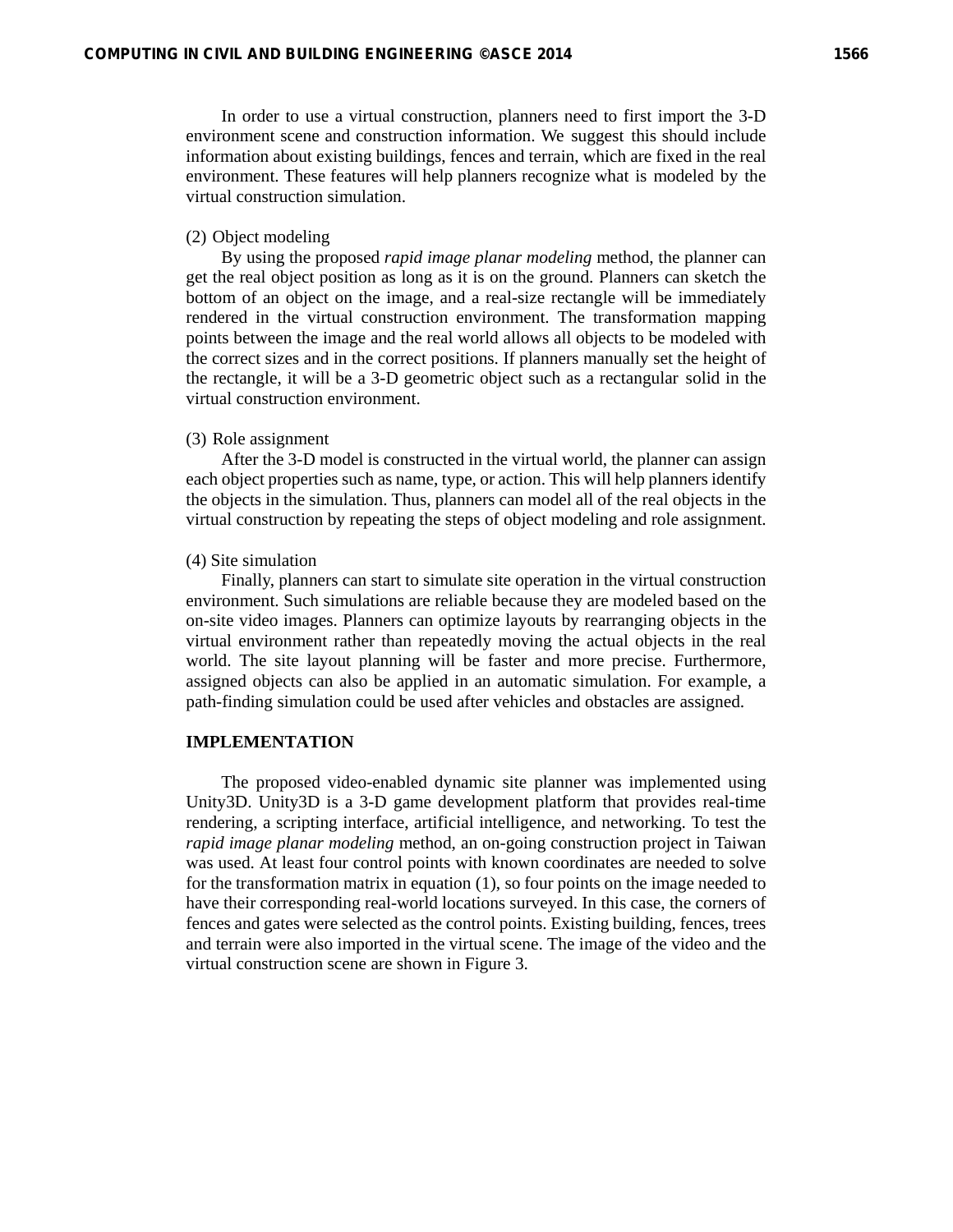

**Modeling Tools Video Control Figure 3. Images of the video and of the virtual construction scene.** 

Planners can work with the real construction image and use the mouse to sketch a planar rectangle in the working area. They can also sketch the rectangles for the bottoms of on-site objects and then use the mouse to set the height manually. The site planner interface as it appears after all working areas and objects are modeled in the virtual construction environment is shown in Figure 4. Each plane and rectangular solid in the 3-D world (virtual construction) is a representation of a working area or on-site object in the real world.



**Working Areas and On-site Objects Real-size Rectangles and Rectangular Solids** 

**Figure 4. Planners can model working areas and on-site objects in the image as rectangles and rectangular solids in the virtual construction environment.**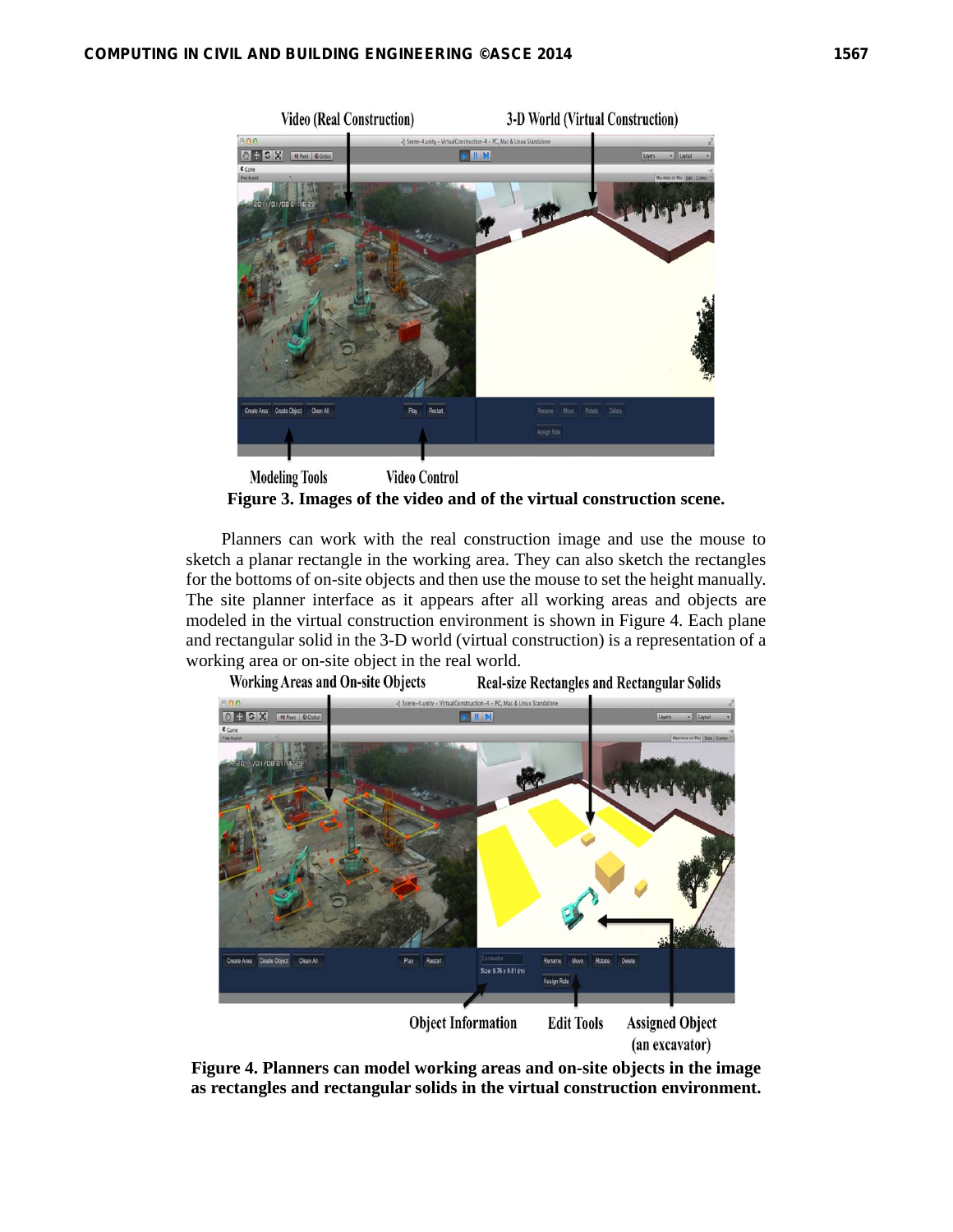After constructing the virtual environment, planners can start to assign roles to the objects such as excavators, cranes and obstacles. They can also move or rotate the objects as necessary to optimize the site layout and run simulations such as path-finding in the virtual construction environment.

## **CONCLUSION**

This research is an ongoing project for site planning based on CCTV video. The proposed video-enabled dynamic site planner can capture the object sizes and positions from the on-site video. A transformation between an image plane and a real basic plane has been applied for modeling on-site objects, so that planners can quickly model the on-site objects in a virtual construction environment. It is simpler, faster and more affordable than other data collection technologies such as laser scanning and GPS-based RFID. The proposed site planner also can provide a reliable virtual construction environment for planning and simulation. The virtual construction helps planners determine the space requirements of the various objects that will be on the construction site. They can find the optimum arrangement of objects in the virtual environment rather than having to move them in the real world.

The proposed site planner effectively reduces the gap between reality and construction simulation. In future works, the accuracy of the *rapid image planar modeling* method will be evaluated and the usability of the proposed video-enabled dynamic site planner will be validated.

## **REFERENCE**

- Easa, S. M. and Hossain, K. M. A. (2008). "New Mathematical Optimization Model for Construction Site Layout," *Journal of Construction Engineering and Management*, 134(8), 653-662.
- Gu, N. and Tsai, J. J. H. (2010). "Interactive Graphical Representation for Collaborative 3D Virtual Worlds," *Computer-Aided Civil and Infrastructure Engineering*, 25(1), 55-68.
- Hartley, R. and Zisserman, A. (2004). "Multiple View Geometry in Computer Vision," 2nd ed., *Cambridge University Press*, United Kingdom, Cambridge, 87-93.
- Ju, Y., Kim, C. and Kim, H. (2012). "RFID and CCTV-Based Material Delivery Monitoring for Cable-Stayed Bridge Construction," *Journal of Computing in Civil Engineering*, 26(2), 183-190.
- Kim, C., Park, T., Lim, H. and Kim, H. (2013). "On-site Construction Management Using Mobile Computing Technology," *Automation in Construction*, 35, 415-423.
- Lai, K. C. and Kang, S. C. (2009). "Collision Detection Strategies for Virtual Construction Simulation," *Automation in Construction*, 18(6), 724-736.
- Li, H., Chan, N., Huang, T., Guo, H. L., Lu, W. and Skitmore, M. (2009). "Optimizing Construction Planning Schedules by Virtual Prototyping Enabled Resource Analysis," *Automation in Construction*, 18(7), 912-918.
- Nikolic, D., Jaruhar, S. and Messner, J. I. (2011). "Educational Simulation in Construction: Virtual Construction Simulator," *Journal of Computing in Civil Engineering*, 25(6), 421-429.